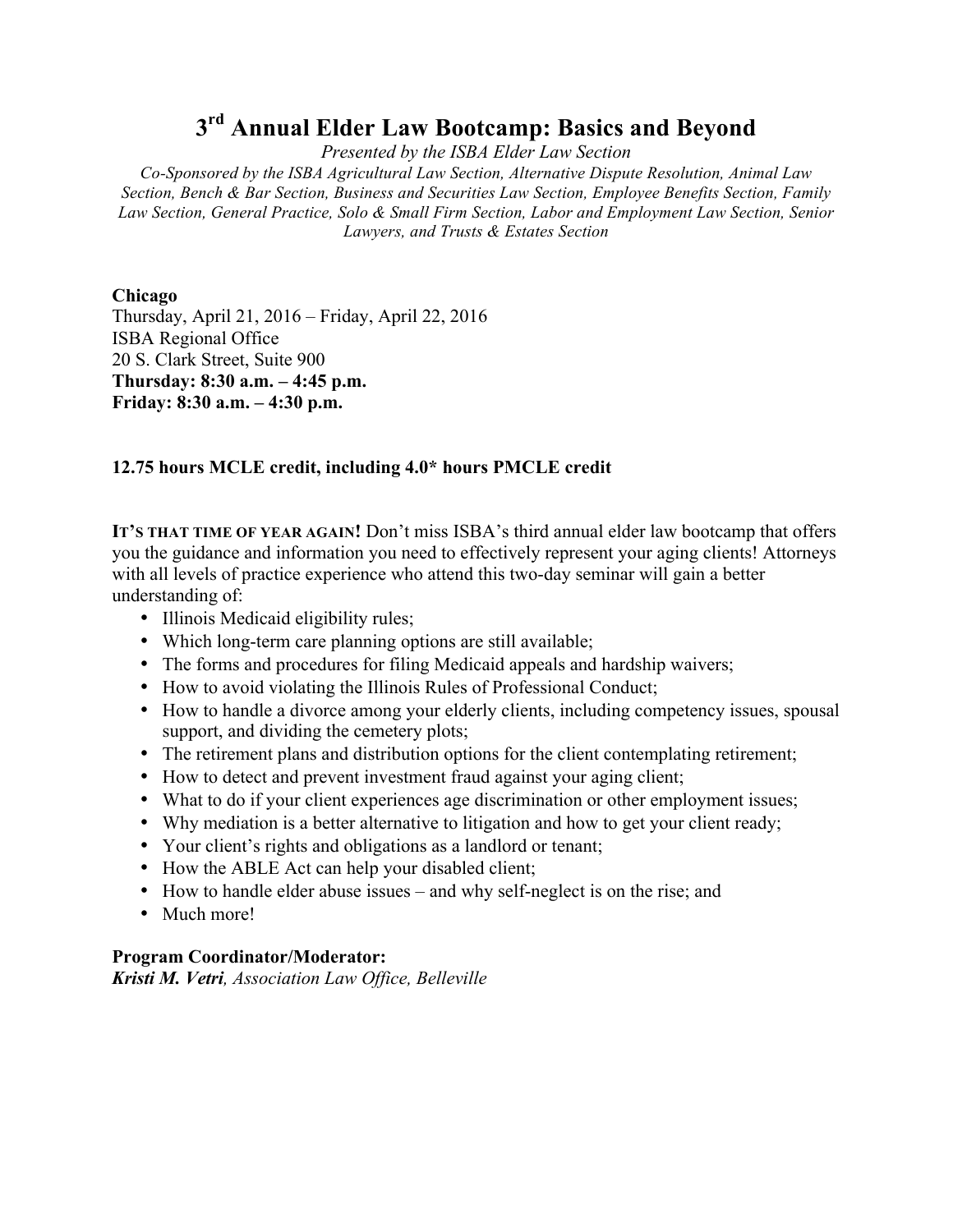## **THURSDAY, APRIL 21, 2016**

#### **8:15 – 8:30 a.m. Continental Breakfast**

Sponsored by *Krause Financial Services*

#### **8:30 – 8:35 a.m. Welcome**

*Eugenia C. Hunter, 2015-2016 Elder Law Section Council, Chair, Carbondale*

#### **8:35 – 8:45 a.m. Preliminary Remarks about the Program**

*Kristi M. Vetri, Association Law Office, Belleville*

#### **8:45 – 9:45 a.m. Legislation and Case Law Update**

As the elder law landscape changes and litigation becomes more and more prevalent, it is important that the practitioner keeps abreast of the changes in Illinois statutes and case law. Stay current in this evolving field of law with the information shared throughout this segment.

*Daniel C. Hawkins, Ward Murray Pace Johnson P.C., Sterling Karen A. Kloppe, Deputy General Counsel, Illinois Department on Aging, Springfield Hon. Martin W. Siemer, Fourth Judicial Circuit, Effingham*

**9:45 – 10:00 a.m. Break** *(beverages provided)*

#### **10:00 – 11:00 p.m. The ABCs of State Agencies and Medicaid Eligibility Rules**

Gain a better understanding of the Medicaid eligibility rules for long-term care in Illinois, the alphabet soup of state agencies, and the role that each agency plays in the lives of our clients and in the way we practice.

*Constance B. Renzi, Mickey Wilson Weiler Renzi & Andersson P.C., Aurora*

#### **11:00 a.m. – 12:00 p.m. Battle Scars of Long-Term Care Planning & Medicaid Eligibility: A View from the "Trenches"**

As the Medicaid eligibility rules and policies continue to evolve, so do the available long-term care planning options. As a result, planning options that were once considered tried and true may no longer work and/or may lead to unintended consequences. Join us for a discussion on the personal experiences of our speakers as they review the current state of affairs with regard to long-term planning options and Medicaid eligibility.

*Anthony B. Ferraro, The Law Offices of Anthony B. Ferraro, LLC, Rosemont Constance B. Renzi, Mickey Wilson Weiler Renzi & Andersson P.C., Aurora* 

### **12:00 – 12:45 p.m. Lunch (provided)**

Sponsored by *ISBA Mutual Insurance Company*

#### **12:45 – 1:45 p.m. Medicaid Applications / Issues / Appeals**

Don't miss this in-depth look at the long-term care Medicaid application and appeal process, which includes an overview of the paper application form, the online process using the ABE system, and the forms and procedures for filing appeals and hardship waivers.

*Megan Kinney, Land of Lincoln Legal Assistance Foundation, Inc., E. St. Louis Catherine E. Lenert, Mickey, Wilson, Weiler, Renzi, & Andersson, P.C., Aurora Susan Dawson-Tibbits, Johnson Bunce & Noble P.C., Peoria*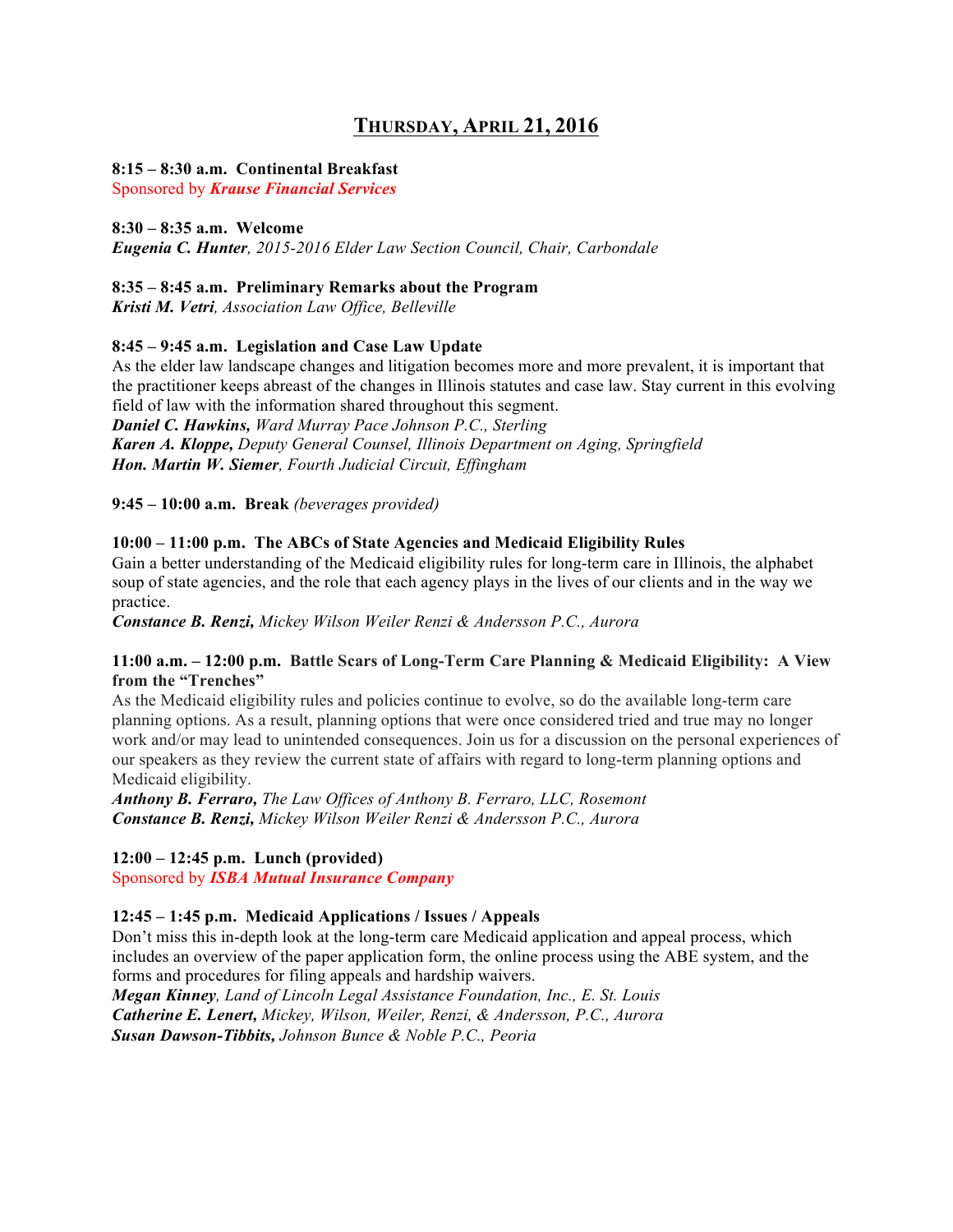#### **1:45 – 2:30 p.m. Ask Your Questions and Get Answers from the Medicaid Experts**

Take advantage of this opportunity to ask questions about long-term care planning issues and Illinois Medicaid problems. Question cards will be available during the previous three Medicaid sessions and collected for an interactive discussion with the experts.

*Anthony B. Ferraro, The Law Offices of Anthony B. Ferraro, LLC, Rosemont Megan Kinney, Land of Lincoln Legal Assistance Foundation, Inc., E. St. Louis Catherine E. Lenert, Mickey, Wilson, Weiler, Renzi, & Andersson, P.C., Aurora Constance B. Renzi, Mickey Wilson Weiler Renzi & Andersson P.C., Aurora Susan Dawson-Tibbits, Johnson Bunce & Noble P.C., Peoria*

#### **2:30 - 2:45 p.m. Break** *(refreshments provided)* Sponsored by *Illinois Bar Foundation*

#### **2:45 – 4:00 p.m. I Can't Do** *What***? Where is the Line and How Not to Cross It\***

In the past few years, the number of disciplinary proceedings for attorneys "stealing" money have risen. Many elder law attorneys charge fixed fees by using the advance payment retainer … act as fiduciaries for their clients ... are involved in a multi-disciplinary practice selling annuities, long term care policies, and other services to their clients … or are helping their clients transfer their real estate to a child or making a child a joint tenant on a bank account. This presentation addresses the when/where/how for doing these things without running the risk of violating the Illinois Rules of Professional Conduct. *James J. Grogan, Illinois Attorney Registration and Disciplinary Commission, Chicago*

#### **4:00 – 4:45 p.m. The Legal Ethics in the Elder Law Practice\***

Test your knowledge of the Illinois Rules of Professional Conduct with our anonymous interactive question/answer exercises that are based on real life practice examples, while gaining a better understanding of the legal ethics we face every day in our practices with aging clients. *Eugenia C. Hunter, 2015-2016 Elder Law Section Council, Chair, Carbondale Kristi M. Vetri, Association Law Office, Belleville*

## **FRIDAY, APRIL 22, 2016**

#### **8:15 – 8:30 a.m. Continental Breakfast** Sponsored by *Krause Financial Services*

**8:30 – 8:35 a.m. Welcome** *Eugenia C. Hunter, 2015-2016 Elder Law Section Council, Chair, Carbondale*

#### **8:35 – 8:45 a.m. Welcome to Day Two of the Conference**

*Kristi M. Vetri, Association Law Office, Belleville*

#### **8:45 – 9:45 a.m. Breakout Session 1**

• **Geriatric Dissolution Issues.** Elder law attorneys need a basic understanding of the family law issues that can impact older clients, including pensions, social security, and maintenance – all of which has been affected by the brand new 103-page statute amending the Illinois Marriage and Dissolution of Marriage Act that went into effect on January 1, 2016. With a rise in divorces occurring among the elderly, it's important for attorneys to recognize a number of special issues that need to be considered, including the Medical Catastrophic Coverage Act, redirecting a parent's assets to the child, accepting a power of attorney from a parent or becoming the parent's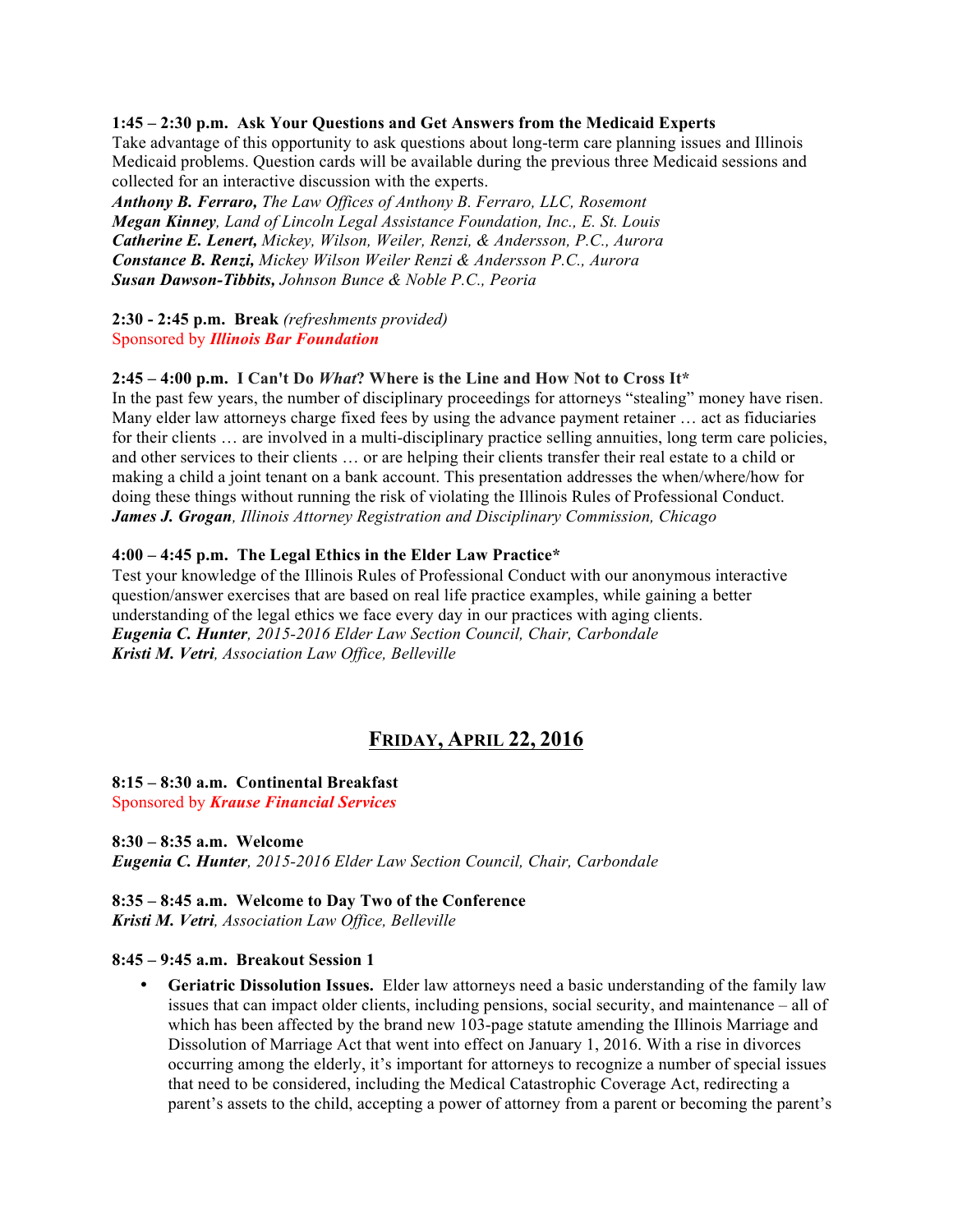guardian or conservator, and more. Get the information you need to handle your next geriatric dissolution case with this informative session. Topics include: your client's competence; knowing when a guardian *ad litem* should be appointed; how to proceed when the husband, wife, and children create three parties in a marriage; how to address spousal support; assessing whether the income stream is assured-through life insurance, disability, or a QDRO; and how to divide the side-by-side cemetery plots.

*Michele M. Jochner, Schiller DuCanto and Fleck LLP, Chicago Jason N. Sposeep, Schiller DuCanto and Fleck LLP, Chicago*

• **Retirement Plans and Distributions.** This segment offers you a better understanding of retirement plans and distributions so you can best advise your clients when they are contemplating retirement. *Bernard G. Peter, Miller Canfield Paddock and Stone PLC, Chicago*

#### **9:45 – 10:00 a.m. Break** *(beverages provided)*

#### **10:00 – 11:00 a.m. Breakout Session 2**

• **Investment Fraud.** All too often, unsuspecting seniors are victimized by investment scams and targeted by fraud. Learn how you can help detect and prevent investment fraud against your elderly clients with this presentation. *Eugenia C. Hunter, 2015-2016 Elder Law Section Council, Chair, Carbondale*

*Laurence M. Landsman, Block & Landsman, Chicago*

• **The Aging Employee and Other Labor/Employment Issues.** This presentation addresses a number of issues that your aging clients may experience, including age discrimination, Americans with Disabilities Act, and workers compensation concerns. *Aaron B. Maduff, Maduff & Maduff LLC, Chicago*

**11:00 – 11:15 a.m. Break** *(beverages provided)*

#### **11:15 a.m. – 12:15 p.m. Mediation and Alternative Dispute Resolution: An Alternative to Litigation – Part One\***

Don't miss this two-part look at the various alternatives to litigation. Join us for Part One as we explore the general concepts in settlement and the benefits for using a neutral party throughout a mediation session.

*David C. Thies, Webber & Thies PC, Urbana Robert E. Wells, Pessin, Baird & Wells, Belleville*

#### **12:15 – 1:00 p.m. Lunch (provided)** Sponsored by *ElderCounsel*

#### **1:00 – 2:00 p.m. Mediation and Alternative Dispute Resolution: An Alternative to Litigation – Part Two\***

Our discussion on the alternatives to litigation continue with Part Two as we discuss the application to Will Contests and Trust Contests with suggestions on how to prepare for mediation, including which materials the mediator will need and how to get your client ready. Additional topics include: controlled venting; resumption of positive tenor and emphasis on interests/benefits versus position/vindication; and formalizing agreements.

*David C. Thies, Webber & Thies PC, Urbana Robert E. Wells, Pessin, Baird & Wells, Belleville*